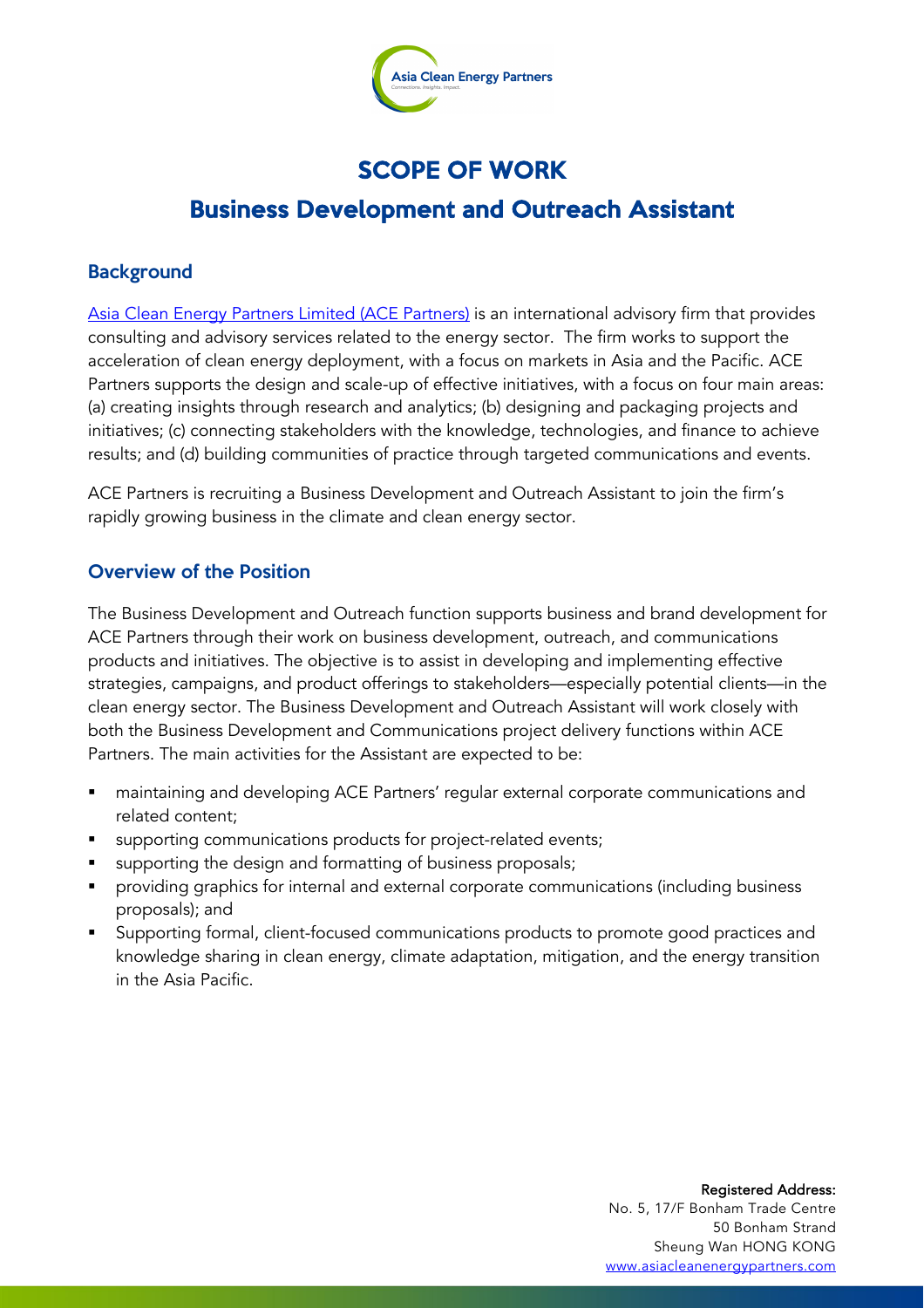# Scope of Work and Detailed Tasks

### Business Development

- Support the design and formatting of business proposals and other company outreach materials, including creating audience-specific clean energy messaging, written materials and visual content.
- Design and maintain the company's corporate profile and CVs, short bios, and updated photographs of team members for business outreach and proposals.

#### Corporate Outreach and Communications

- § Support development and implementation of new communications materials, digital presence and outreach activities aimed at expanding ACE Partners' reach and engagement, with the aim of building a strong brand profile for ACE Partners.
- Maintain ACE Partners' website and social media accounts (Twitter and LinkedIn) on an ongoing basis to ensure that they are current, relevant, and provide thought leadership for the sector.
- § Monitor media coverage of climate and clean energy and keep colleagues up to date on relevant developments.

## **Support for Project Delivery**

- Support the planning and managing of events for clients, including developing event collateral and writing content for events and post-event reports.
- Design high-impact communications products as required to promote good practices and knowledge-sharing in the climate and clean energy sector across Asia.

## Minimum Qualification Requirements

The candidate should have a university degree in communications, journalism, or a related field, with previous experience in international development and/or business. Previous work experience in Southeast Asia and South Asia is strongly preferred, as is broad familiarity with the private sector, non-profit, and government actors working in Asia's clean energy sector.

- Minimum General Experience: 3 Years
- Fluency in speaking, writing, and editing English
- Experience in communications, including providing wide-ranging communications support for corporate communications and business development purposes
- Experience in writing content for all media platforms and an ability to produce inspiring and engaging content
- Proven social media and networking expertise
- Experience in virtual event management
- Experience with design software, such as Canva, InDesign and/or Adobe Illustrator
- Candidate should be based in Southeast Asia